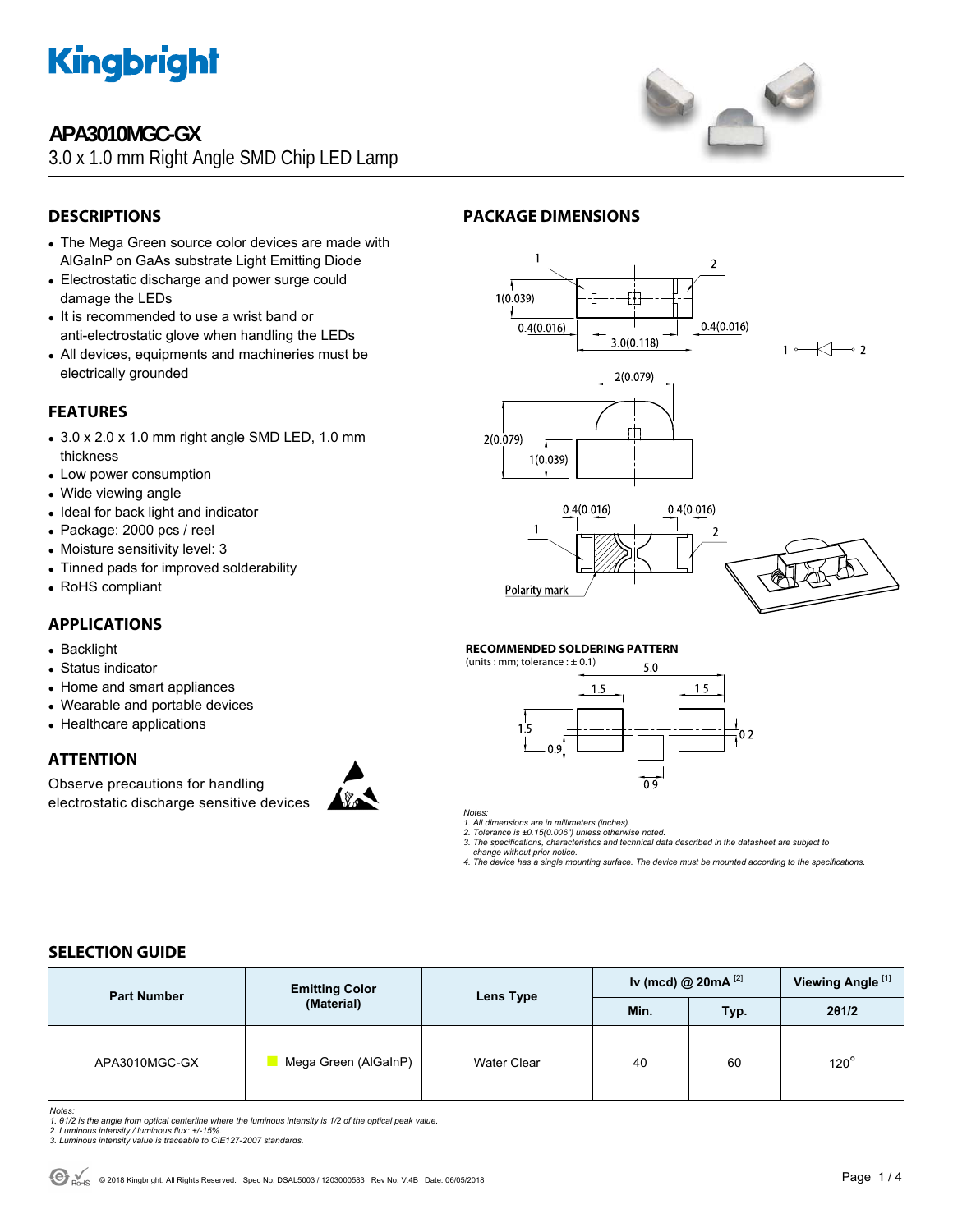# **Kingbright**

#### **ELECTRICAL / OPTICAL CHARACTERISTICS at T<sub>A</sub>=25°C**

|                                                     |                            |                       | Value        |                          | <b>Unit</b> |
|-----------------------------------------------------|----------------------------|-----------------------|--------------|--------------------------|-------------|
| <b>Parameter</b>                                    | Symbol                     | <b>Emitting Color</b> | Max.<br>Typ. |                          |             |
| Wavelength at Peak Emission $I_F$ = 20mA            | $\lambda_{\rm peak}$       | Mega Green            | 574          | $\overline{\phantom{a}}$ | nm          |
| Dominant Wavelength $I_F = 20 \text{mA}$            | $\lambda_{\text{dom}}$ [1] | Mega Green            | 570          | $\overline{\phantom{0}}$ | nm          |
| Spectral Bandwidth at 50% Φ REL MAX<br>$I_F = 20mA$ | Δλ                         | Mega Green            | 26           | $\overline{\phantom{a}}$ | nm          |
| Capacitance                                         | C                          | Mega Green            | 20           | $\overline{\phantom{a}}$ | pF          |
| Forward Voltage $I_F$ = 20mA                        | $V_F$ <sup>[2]</sup>       | Mega Green            | 2.1          | 2.5                      | v           |
| Reverse Current ( $V_R$ = 5V)                       | l <sub>R</sub>             | Mega Green            |              | 10                       | uA          |

*Notes:* 

1. The dominant wavelength (λd) above is the setup value of the sorting machine. (Tolerance λd : ±1nm. )<br>2. Forward voltage: ±0.1V.<br>3. Wavelength value is traceable to CIE127-2007 standards.<br>4. Excess driving current and /

#### **ABSOLUTE MAXIMUM RATINGS at T<sub>A</sub>=25°C**

| <b>Parameter</b>                        | Symbol                  | Value          | <b>Unit</b>  |
|-----------------------------------------|-------------------------|----------------|--------------|
| Power Dissipation                       | $P_D$                   | 75             | mW           |
| Reverse Voltage                         | $V_R$                   | 5              | $\vee$       |
| Junction Temperature                    | $T_j$                   | 115            | °C           |
| <b>Operating Temperature</b>            | $T_{op}$                | $-40$ to $+85$ | °C           |
| Storage Temperature                     | $T_{\text{stg}}$        | $-40$ to $+85$ | $^{\circ}$ C |
| <b>DC Forward Current</b>               | IF.                     | 30             | mA           |
| <b>Peak Forward Current</b>             | $I_{FM}$ <sup>[1]</sup> | 150            | mA           |
| Electrostatic Discharge Threshold (HBM) |                         | 3000           | v            |

Notes:<br>1. 1/10 Duty Cycle, 0.1ms Pulse Width.<br>2. Relative humidity levels maintained between 40% and 60% in production area are recommended to avoid the build-up of static electricity – Ref JEDEC/JESD625-A and JEDEC/J-STD-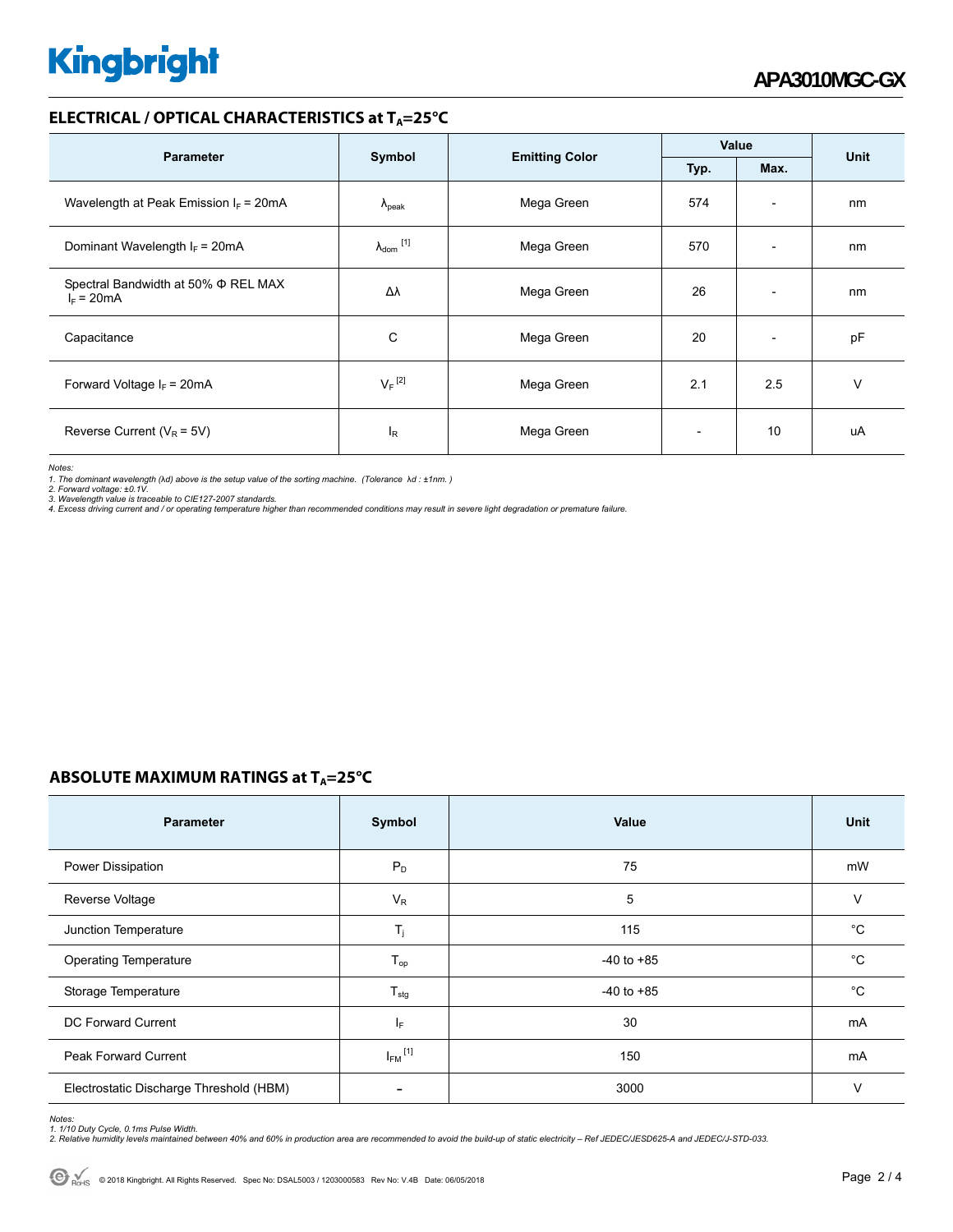# **Kingbright**

#### **TECHNICAL DATA**





## **MEGA GREEN**









#### **REFLOW SOLDERING PROFILE for LEAD-FREE SMD PROCESS**



*Notes:* 

- 
- 
- 1. Don't cause stress to the LEDs while it is exposed to high temperature.<br>2. The maximum number of reflow soldering passes is 2 times.<br>3. Reflow soldering is recommended. Other soldering methods are not recommended as the

#### **TAPE SPECIFICATIONS** (units : mm)



#### **REEL DIMENSION** (units : mm)



 $\bigodot$ <sub>RoHS</sub> © 2018 Kingbright. All Rights Reserved. Spec No: DSAL5003 / 1203000583 Rev No: V.4B Date: 06/05/2018